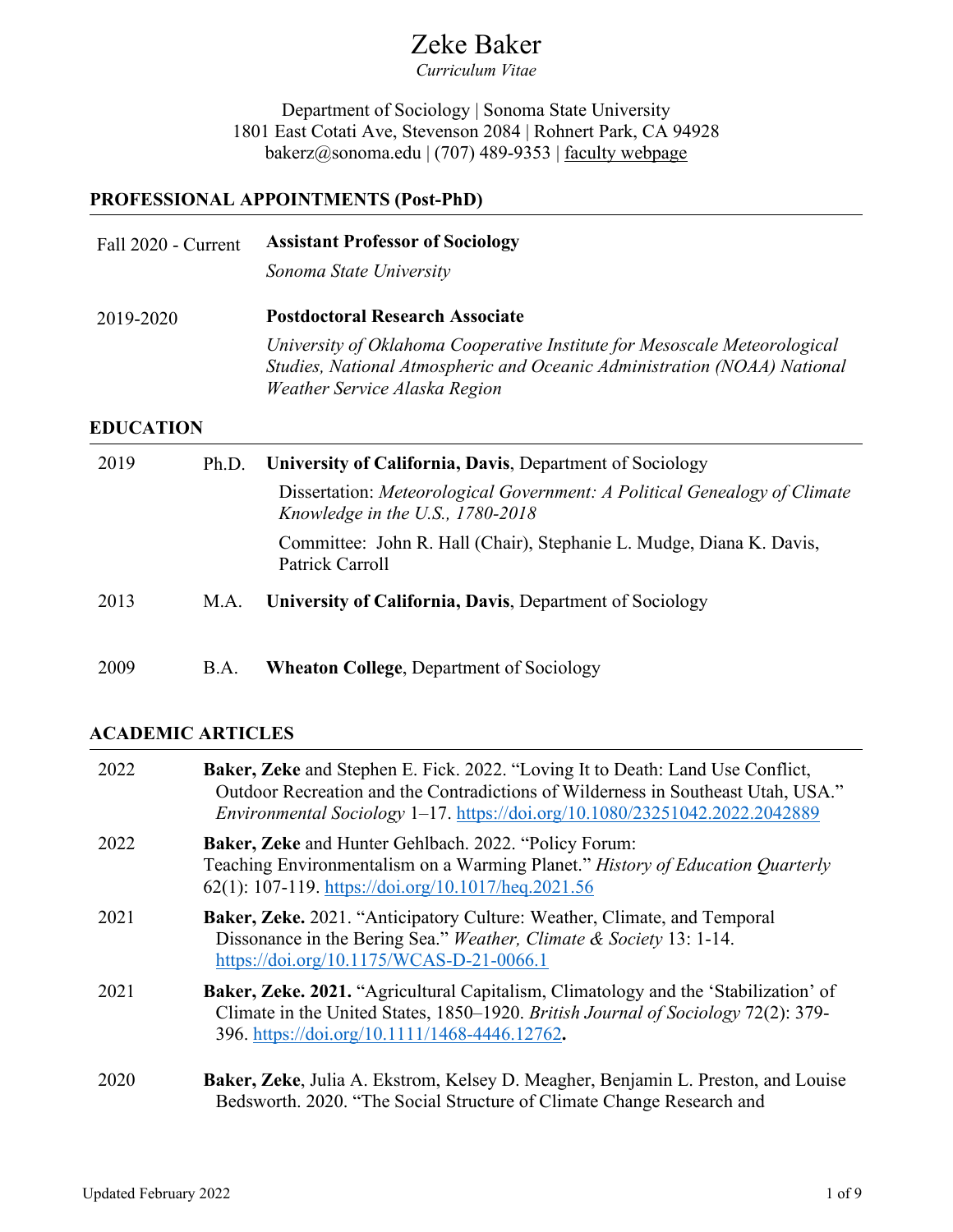Practitioner Engagement: Evidence from California." *Global Environmental Change* 63:102074. [https://doi.org/10.1016/j.gloenvcha.2020.102074.](https://doi.org/10.1016/j.gloenvcha.2020.102074)

- 2018 **Baker, Zeke**, Julia Ekstrom and Louise Bedsworth. 2018. "Climate Information? Embedding Climate Futures within Temporalities of California Water Management." *Environmental Sociology* 4(4): 419-433. [https://doi.org/10.1080/23251042.2018.1455123.](https://doi.org/10.1080/23251042.2018.1455123)
- 2018 **Baker, Zeke**. 2018. "Meteorological Frontiers: Climate Knowledge, the West, and US Statecraft, 1800-1850." *Social Science History* 42(4): 731-761. [https://doi.org/10.1017/ssh.2017.51.](https://doi.org/10.1017/ssh.2017.51)
- 2017 **Baker, Zeke**. 2017. "Climate State: Science-State Struggles and the Formation of Climate Science in the US from the 1930s to 1960s." *Social Studies of Science* 47(6): 861-887. [https://doi.org/10.1177/0306312717725205.](https://doi.org/10.1177%2F0306312717725205)

#### **BOOK CHAPTERS**

- 2021 Hall, John R. and **Zeke Baker**. 2021. "Climate Change Apocalypse and the Future of Salvation." In: Kemp, Sandra and Jenny Andersson (eds.) *Futures*: *Interdisciplinary Perspectives on Futurity*. London: Oxford University Press. DOI: 10.1093/oxfordhb/9780198806820.001.0001
- 2019 **Baker, Zeke.** 2019. "Three Propositions Toward a Cultural Sociology of Climate Change." Pp. 95-103 in Hall, John R., Ming-Cheng Lo, and Laura Grindstaff (eds.) *Routledge Handbook of Cultural Sociology*. New York: Routledge. DOI: <http://doi.org/10.4324/9781315267784-11> (chapter available [here\)](https://docs.wixstatic.com/ugd/5e72ac_87cbf3bc5b1747298ddd20ed2143c787.pdf).

#### **REPORTS**

| 2021 | Baker, Zeke. 2021. Weather Information Use in the Bering Sea: A Social Analysis of<br>Risk, Uncertainty, and Marine Decision-making. Report to the National Weather<br>Service, National Oceanic and Atmospheric Administration, US Department of<br>Commerce. Report available here.                                                                                                                                           |
|------|---------------------------------------------------------------------------------------------------------------------------------------------------------------------------------------------------------------------------------------------------------------------------------------------------------------------------------------------------------------------------------------------------------------------------------|
| 2018 | Ekstrom, Julia A., fMeghan R. Klasic, Amanda Fencl, Mark Lubell, Zeke Baker, and<br>Frances Einterz. August 2018. Drought Management and Climate Adaptation among<br>Small, Self-Sufficient Water Systems in California. California's Fourth Climate<br>Change Assessment, California Natural Resources Agency. Available at:<br>https://www.energy.ca.gov/sites/default/files/2019-12/Water CCCA4-CNRA-2018-<br>$004$ ada.pdf. |

#### **BOOK REVIEWS**

2020 **Baker, Zeke**. 2020. Review of: Veldman, Robin Globus: The Gospel of Climate Skepticism: Why Evangelical Christians Oppose Action on Climate Change. *Review of Religious Research*. DOI: [10.1007/s13644-020-00399-x.](https://doi.org/10.1007/s13644-020-00399-x)

#### **MANUSCRIPTS UNDER REVIEW, IN PREPARATION, OR FORTHCOMING**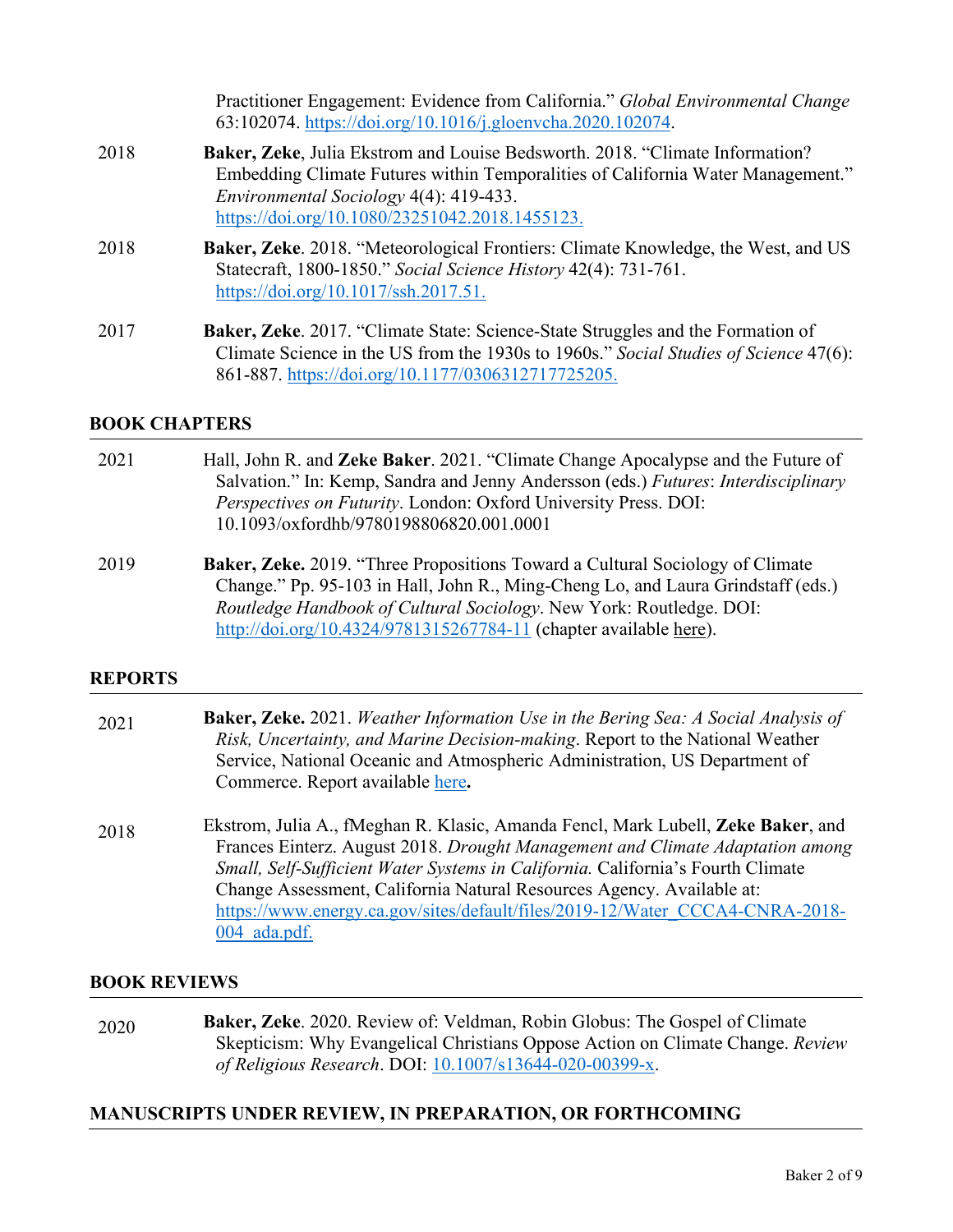**Baker, Zeke.** *Governing Climate: History, Power, and the Struggle over the Future*. [Book manuscript and proposals in preparation].

### **TEACHING**

#### **Sonoma State University**, Department of Sociology

#### **Instructor of Record**

SOCI 482: Environmental Justice & Policy (2022) SOCI 375: Sociological Theory (2020, 2021) SOCI 383: Science, Technology & Society (2021) SOCI 380: Political Sociology (2021, 2022) SOCI 325: Environmental Sociology (2020) SSCI 299: Thinking Like a Social Scientist (2022)

### **University of California, Davis**, Department of Sociology

#### *Instructor of Record*

Sociological Theory (2019)

Introduction to Social Research Methods (2018)

#### *Graduate Teaching Assistant*

Sociological Theory (2013, 2014, 2015, 2016)

Environmental Sociology (2015)

Global Social Change (2015)

Social Stratification (2015)

International Migration (2014)

- Popular Culture (2013)
- Social Problems (2012)

Sociology of Law (2012)

Social Relationships (2012)

Self & Society (2011, 2012, 2013)

## **University of California, Davis**, Department of Science & Technology Studies

#### *Teaching Assistant*

Introduction to Science & Technology Studies (2015)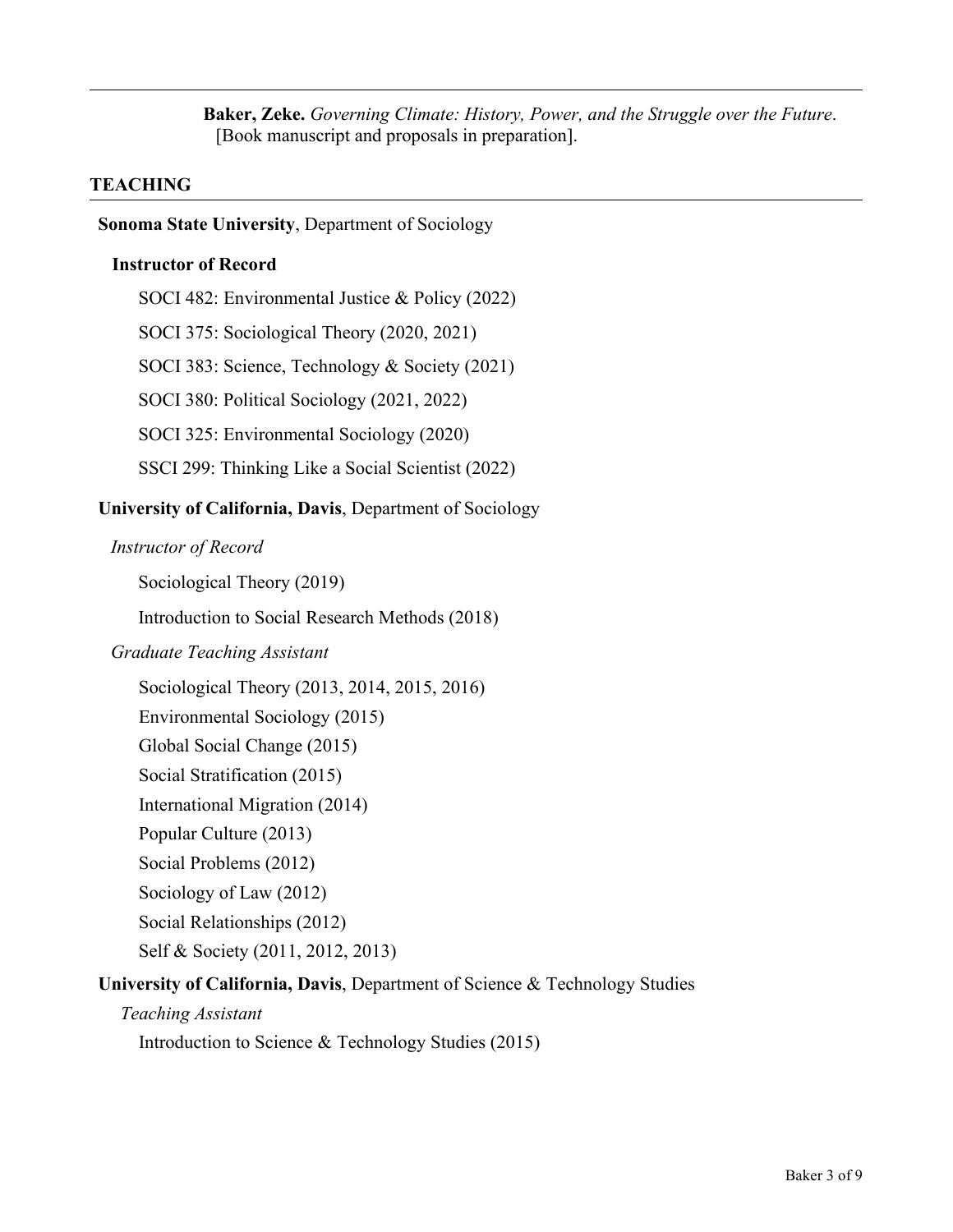# **International Honors Program**, Climate Change Program (2018)

*Local Faculty*

Comparative Issues in Food, Water, and Energy

## **CONFERENCE PAPER PANEL PRESENTATIONS (Selected)**

| 2022 | American Sociological Association. "From Prediction to Anticipatory Culture: STS<br>at Work in Weather and Climate Services." (Los Angeles, CA, August 6).                                |
|------|-------------------------------------------------------------------------------------------------------------------------------------------------------------------------------------------|
| 2022 | American Meteorological Society. "Governing Futures? Security Technologies and<br>the Climate Security Field in Sociological Perspective." (Houston, TX, January<br>24).                  |
| 2021 | Social Science History Association. "Linked Political Economies of Colonial<br>Exploitation: The Pribilof Islands-San Francisco Bay Area Connection."<br>(Philadelphia, PA, November 11). |
| 2021 | American Meteorological Society. "Anticipatory Culture and Temporal Dissonance<br>in the Bering Sea." (Virtual, January 12)                                                               |
| 2020 | American Sociological Association. "Anticipatory Culture in the Bering Sea." (San<br>Francisco, CA, August 18) [online due to COVID-19]                                                   |
| 2019 | American Geophysical Union. "Anticipating Future Bering Sea Marine<br>Environments: Following Sea Ice and Marine Forecasts from Production to Use."<br>(San Francisco, CA, December 5)    |
| 2019 | American Sociological Association. "Beyond Crisis: Towards a Critical<br>Climatology." (New York, August 15)                                                                              |
| 2018 | Social Science History Association. "Governing Futures: The Climate-Security Field<br>and the Fragmentation of Climate Expertise." (Phoenix, AZ, November 9)                              |
| 2018 | Society for the Social Studies of Science (4S). "Agricultural Capitalism,<br>Climatology, and the Dialectics of Climate Stabilization, 1850s-1900." (Sydney,<br>AU, August 31)            |
| 2018 | American Sociological Association. "Climate Information? Embedding Climate<br>Futures within Social Temporalities of California Water Management."<br>(Philadelphia, PA, August 11)       |
| 2017 | Social Science History Association. "Stabilizing Climate, Economizing Weather:<br>U.S. Industrialism and Climate Knowledge, 1870-1930." (Montreal, QC,<br>November 3)                     |
| 2017 | Social Science History Association. "Antinomies of Apocalypse and Social<br>Temporalities of Climate." (Montreal, QC, November 2)                                                         |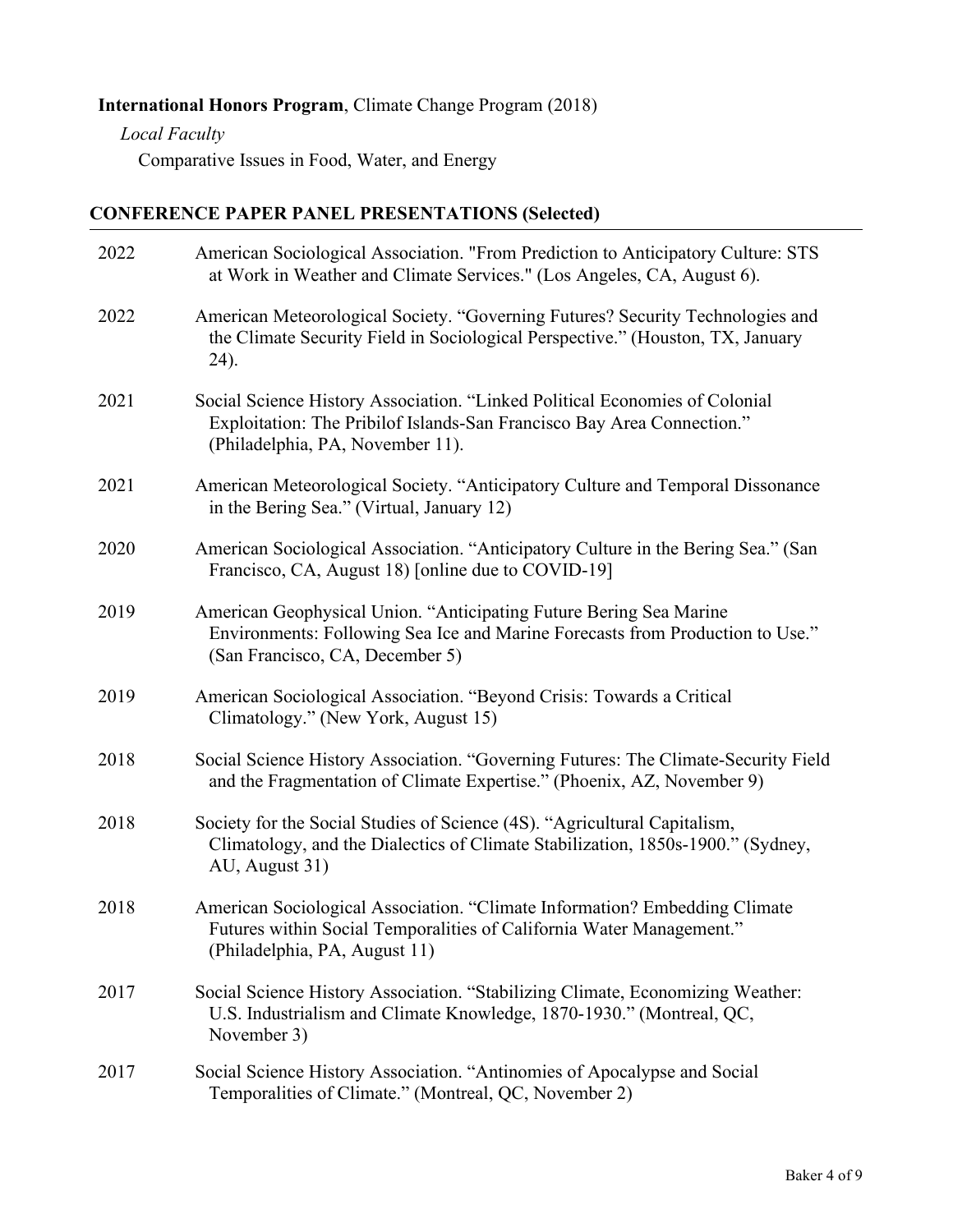| 2017 | Society for the Social Studies of Science (4S). "Meteorological Frontiers: Climate<br>Knowledge, the West, and U.S. Statecraft, 1800-1850." (Boston, MA, September<br>1)                                                                                          |
|------|-------------------------------------------------------------------------------------------------------------------------------------------------------------------------------------------------------------------------------------------------------------------|
| 2017 | American Sociological Association. "Meteorological Frontiers: Climate Knowledge,<br>the West, and U.S. Statecraft, 1800-1850." (Montreal, QC, August 13)                                                                                                          |
| 2017 | Center for the Critical Study of Apocalyptic and Millenarian Movements.<br>Conference: Climate and Apocalypse. Paper: "Antinomies of Apocalypse:<br>Hermeneutic Phenomenology and the Temporal Deconstruction of Climatic<br>Imaginaries." (Bedford, UK, June 29) |
| 2016 | Social Science History Association. "Climate Knowledge, Territoriality, and Racial<br>Climatology" (Chicago, IL, November 18)                                                                                                                                     |
| 2015 | History of Science Society. "From Appropriation to Biopolitics: Climate Change,<br>Meteorology, and U.S. Westward Expansion." (San Francisco, CA, November 22)                                                                                                    |
| 2015 | Social Science History Association. "Climate Knowledge as a Practice of<br>Government: Meteorology, Climate Change and State Formation." (Baltimore,<br>MD, November 14)                                                                                          |
| 2014 | Social Science History Association. "Making Waves: WWII, the Cold War and the<br>Origins of a Climate-Science Field." (Toronto, ON, November 9)                                                                                                                   |

#### **MEDIA ENGAGEMENT (Recent)**

American Meteorological Society Food Security Committee Podcast Series, *Food Security 2022,*  Episode: "Early Warning Systems and Food Security in the Arctic" (January 2022, available on [Google](https://podcasts.google.com/feed/aHR0cHM6Ly9hbmNob3IuZm0vcy81OTA2ZmY1MC9wb2RjYXN0L3Jzcw/episode/Yjg2OWNhMmYtYTMwNC00ZDA4LWJlMjItZjNjZDA4YzQwYjU1?sa=X&ved=0CAUQkfYCahcKEwj4h7Xi4-T1AhUAAAAAHQAAAAAQAQ) and [Apple](https://podcasts.apple.com/us/podcast/early-warning-systems-and-food-security-in-the-arctic/id1605157633?i=1000547889418) Podcasts).

- Expert perspective was provided in support of an article on Google's climate change visualization program, published in May 2021 in *[Lifewire](https://www.lifewire.com/how-google-earth-illustrates-climate-change-5179927)*.
- Op-ed (with Jamie Pietruska) in October 2019 in *The [Washington Post](https://www.washingtonpost.com/outlook/2019/10/17/should-we-talk-about-weather-should-we-talk-about-government/)* based on research in the history of meteorology.
- In 2018 and 2019 I have engaged KCBS-Sacramento Radio, *[NewsDeeply](https://www.newsdeeply.com/water/community/2018/09/06/why-some-water-managers-are-unprepared-for-climate-change)*, *[The Confluence](http://ucanr.edu/blogs/blogcore/postdetail.cfm?postnum=26794)*, and other outlets, regarding my research on climate change and water resource management in California.
- Work in Southeast Utah was featured in 2019 on public radio and a podcast by KZMU/Science [Moab.](https://www.kzmu.org/the-science-of-climbing/)

Research in the Aleutian Islands has been featured on **KUCB** and KUHB public radio.

## **INVITED TALKS (Recent)**

• Geography, Environment and Planning Research Colloquium, Sonoma State University (April 25, 2022)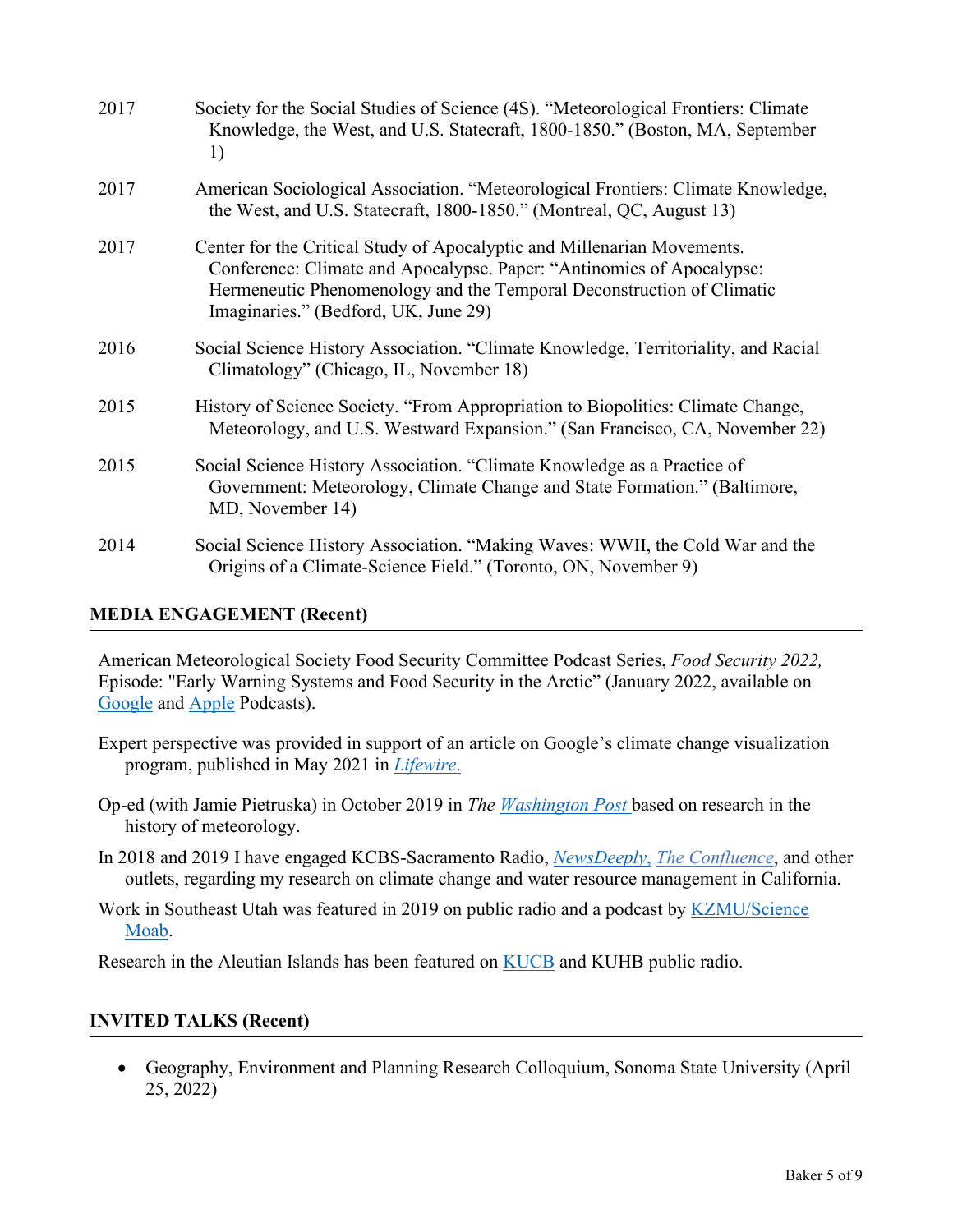- Brown Bag Lecture Series, Sonoma State University School of Social Sciences (April 4, 2022).
- National Weather Service Alaska Region (February 8, 2021, Anchorage, AK)
- Ocean Prediction Center (January 26, 2021, Silver Springs, MD)
- Interagency Arctic Research Policy Committee (IARPC) (January 12, 2021, Fairbanks, AK)

## **AWARDS, GRANTS, AND FELLOWSHIPS**

| 2021       | Sonoma State University School of Social Sciences, Dean's Summer 2021<br>Research Grant (\$1,000) |
|------------|---------------------------------------------------------------------------------------------------|
| 2017-18    | UC Davis Graduate Studies, Provost's Dissertation Year Fellowship Award (\$43,146)                |
| 2017-18    | American Alpine Club, AAC Research Grant (\$1,500)                                                |
| 2016       | UC Davis Institute for Social Sciences, Dissertation Research Grant (\$3,000)                     |
| 2015, 2016 | UC Davis Department of Sociology, Dissertation Research Fellowships (\$12,852 total)              |
| 2015, 2016 | Social Science History Association, Charles C. Tilly Award (\$600 total)                          |
| 2015, 2016 | UC Davis Department of Sociology, Summer Research Grant (\$6,000)                                 |
| 2015       | History of Science Society, Travel and Support Grants (\$300)                                     |
| 2014       | UC Davis Graduate Studies, International Travel Grant (\$1,000)                                   |
| 2014       | UC Davis Department of Sociology, Small Grant for Research (\$600)                                |
| 2013-17    | UC Davis Department of Sociology, Travel Grants (\$400-\$1,200 annually)                          |

# **ACADEMIC, PROFESSIONAL AND COMMUNITY SERVICE**

## **Departmental Service at Sonoma State University**

- 2020- Sociology Undergraduate Student Advisor
- present

2021 Department of Sociology, Graduation Committee

2020- Department of Sociology, Curriculum Committee

present

## **School of Social Sciences Service at Sonoma State University**

- 2022 Co-Director, School of Social Sciences Student Action Research Symposium
- 2021 Co-Moderator and Discussant, Social Justice Week Student Action Symposium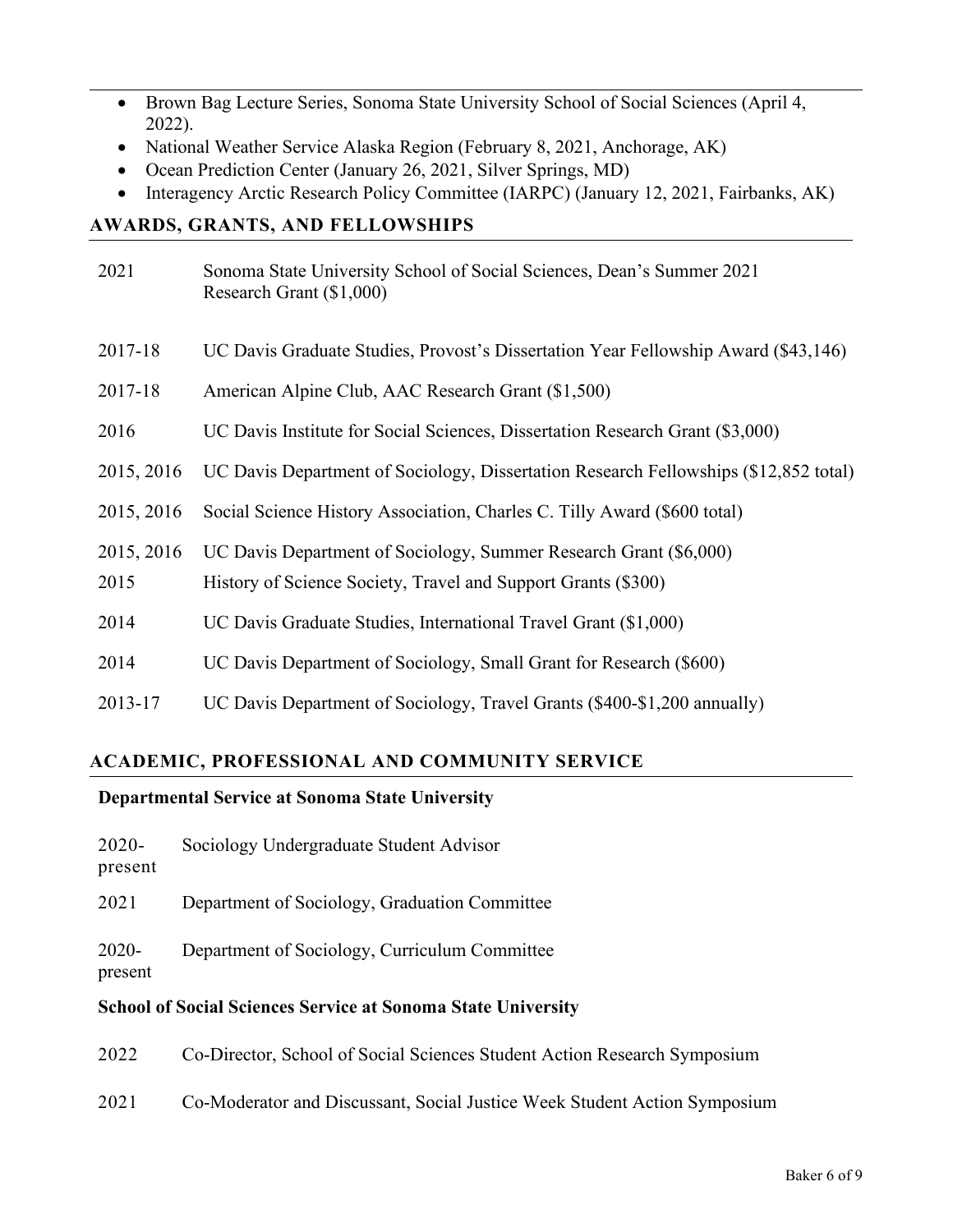2020- School of Social Sciences, Undergraduate Research Committee

present

## **Professional Service**

# **Professional Membership and Affiliation:**

*American Sociological Association* [current] *Social Science History Association* [current] *American Meteorological Society* [current] *Society for the Social Studies of Science* [past]  *American Geophysical Union* [past]

Referee, on occasion, with the following journals: *American Journal of Sociology; Environmental Sociology; Sociological Forum; Climatic Change; History of Education Quarterly; Weather, Climate & Society*

| 2016-<br>present    | Network Representative, Social Science History Association<br>(Education/Knowledge/Science Network; Conference planner and Organizer and<br>Chair of many panels).                                                 |
|---------------------|--------------------------------------------------------------------------------------------------------------------------------------------------------------------------------------------------------------------|
| $2021 -$<br>present | Area Representative (Arctic Region), International Commission for the History of<br>Meteorology                                                                                                                    |
| 2018                | Organizer, Panel: "Climate, Science, and Empire: Bridging Historical and Current<br>Developments." Society for Social Studies of Science (4S) Annual Meeting                                                       |
| 2018                | Organizer, Comparative-Historical Sociology Section Roundtable Sessions, American<br>Sociological Association Annual Meeting                                                                                       |
| $2017 -$<br>18      | Co-Chair, Power & Inequality Workshop, UC Davis, Department of Sociology                                                                                                                                           |
| $2015 -$<br>2019    | Social Transformations Research Cluster, UC Davis, Department of Sociology,<br>Graduate Student Organizer                                                                                                          |
| $2016 -$<br>17      | Colloquium Committee, UC Davis, Department of Sociology                                                                                                                                                            |
| $2017 -$<br>2019    | Mentor, Graduate Student Mentorship Program, UC Davis, Department of Sociology                                                                                                                                     |
| 2017                | Workshop Committee, Policy Institute for Energy, Economy, and the Environment.<br>Regional Drought Preparedness and Climate-Change Adaptation in Drinking Water<br>Management (Modesto, Lakeport, and Salinas, CA) |
| 2017                | Chair, Social Science History Association Annual Meeting, Panel Session: "The<br>Implications of Aaron Panofsky's Misbehaving Science"                                                                             |
| 2017                | Organizer, Social Science History Association Annual Meeting, Panel Session: "Race in<br>the Formation of U.S. Education Policy"                                                                                   |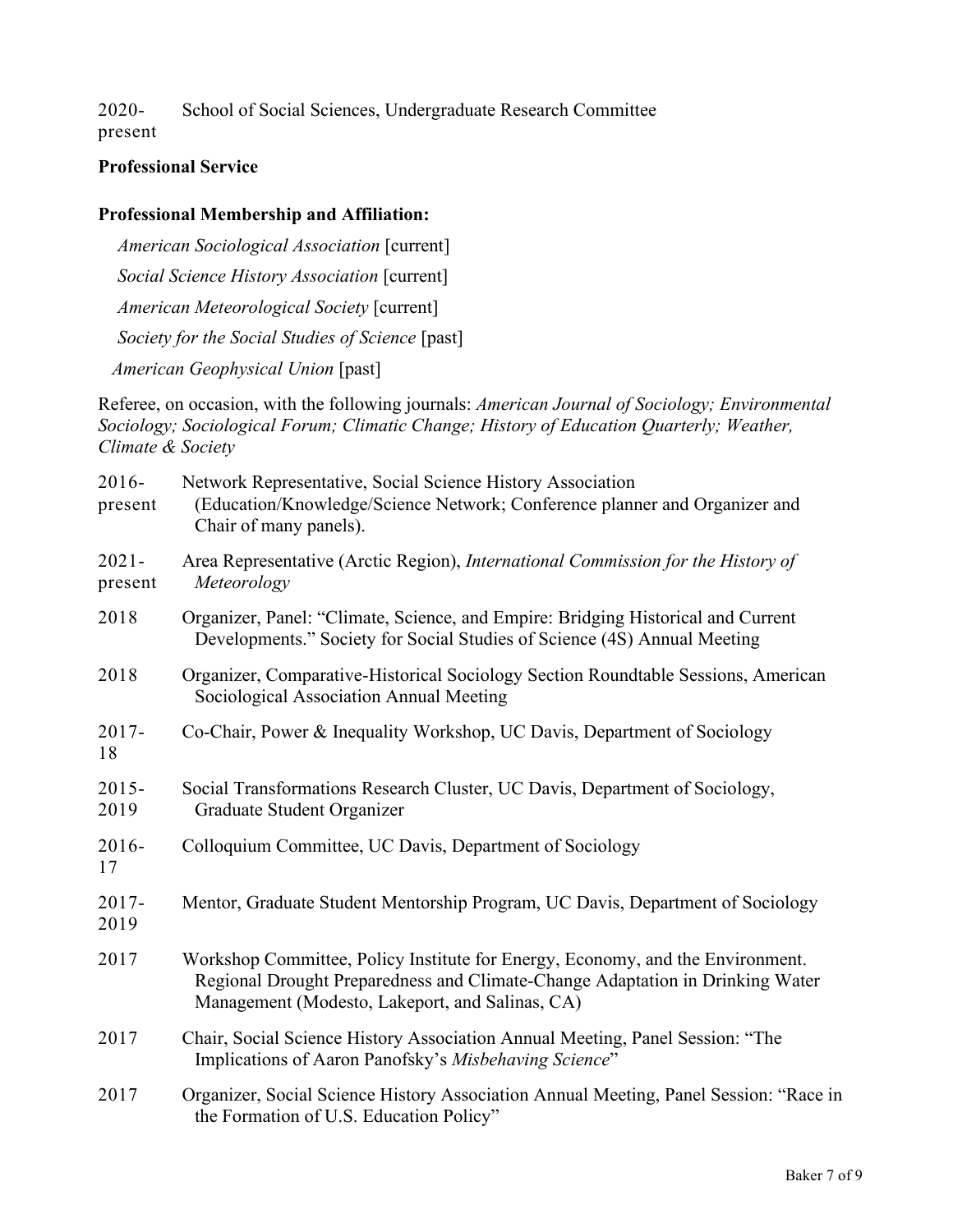| 2016             | Faculty Search Committee, UC Davis, Department of Sociology                                                            |
|------------------|------------------------------------------------------------------------------------------------------------------------|
| 2015,<br>2014    | Program Committee, UC Davis, Department of Sociology Research Development<br>Conference, Co-Chair                      |
| 2015             | Organizer, UC Davis, Department of Sociology Graduate Program, Practicum on<br><b>Historical Sociological Research</b> |
| 2018,<br>2012-14 | Social Chair, UC Davis Graduate Sociology Student Association                                                          |

**Public/Community Service Positions**

| $2020 -$<br>present | School Site Council Secretary, Kawana Springs Elementary School (Santa Rosa, CA)                                                                                                                                   |
|---------------------|--------------------------------------------------------------------------------------------------------------------------------------------------------------------------------------------------------------------|
| 2017                | Workshop Committee, Policy Institute for Energy, Economy, and the Environment.<br>Regional Drought Preparedness and Climate-Change Adaptation in Drinking Water<br>Management (Modesto, Lakeport, and Salinas, CA) |
| 2015                | Coordinator and Discussant, "Laudato si: Religious Engagement with Climate Justice,"<br>Davis Community Church Lenten Book Study (Davis, CA)                                                                       |
| 2011                | Program Coordinator, Kashia Indian Reservation GED Program (Stewarts Point, CA)                                                                                                                                    |
| 2011                | Associate Coordinator, Career and Educational Services, Federated Indians of Graton<br>Rancheria/Tribal TANF of Sonoma and Marin (Rohnert Park, CA)                                                                |
| $2009 -$<br>10      | Environmental Justice Research Assistant, People for Community Recovery (Chicago,<br>IL)                                                                                                                           |

# **PAST RESEARCH APPOINTMENTS**

| 2019-<br>2020   | Postdoctoral Researcher and Principal Investigator, National Weather Service-Alaska                                                                                                                                                                               |  |
|-----------------|-------------------------------------------------------------------------------------------------------------------------------------------------------------------------------------------------------------------------------------------------------------------|--|
|                 | Funded by the National Oceanic and Atmospheric Administration (in partnership with<br>the University of Oklahoma Cooperative Institute for Mesoscale Meteorological<br>Studies), "Improving Decision Support for Marine Communities in the Bering Sea<br>Region." |  |
| 2018-<br>2020   | Co-Principal Investigator (with Dr. Stephen Fick, CU-Boulder/US Geological Survey)                                                                                                                                                                                |  |
|                 | Funded by the American Alpine Club, "A Political Ecology of Indian Creek, UT:<br>Bridging Access and Impacts in a Multi-use Landscape."                                                                                                                           |  |
| $2016-$<br>2018 | Graduate Student Researcher, UC Davis Policy Institute for Energy, Environment and<br>the Economy.                                                                                                                                                                |  |
|                 | Funded by US EPA (#83519401, PIs Julia Ekstrom and Louise Bedsworth), "Integrating                                                                                                                                                                                |  |

Information from Climate Scientists and Resource Managers: Informing Preparedness and Adaptation to Extreme Event Impacts on Air and Water Quality in California"; and